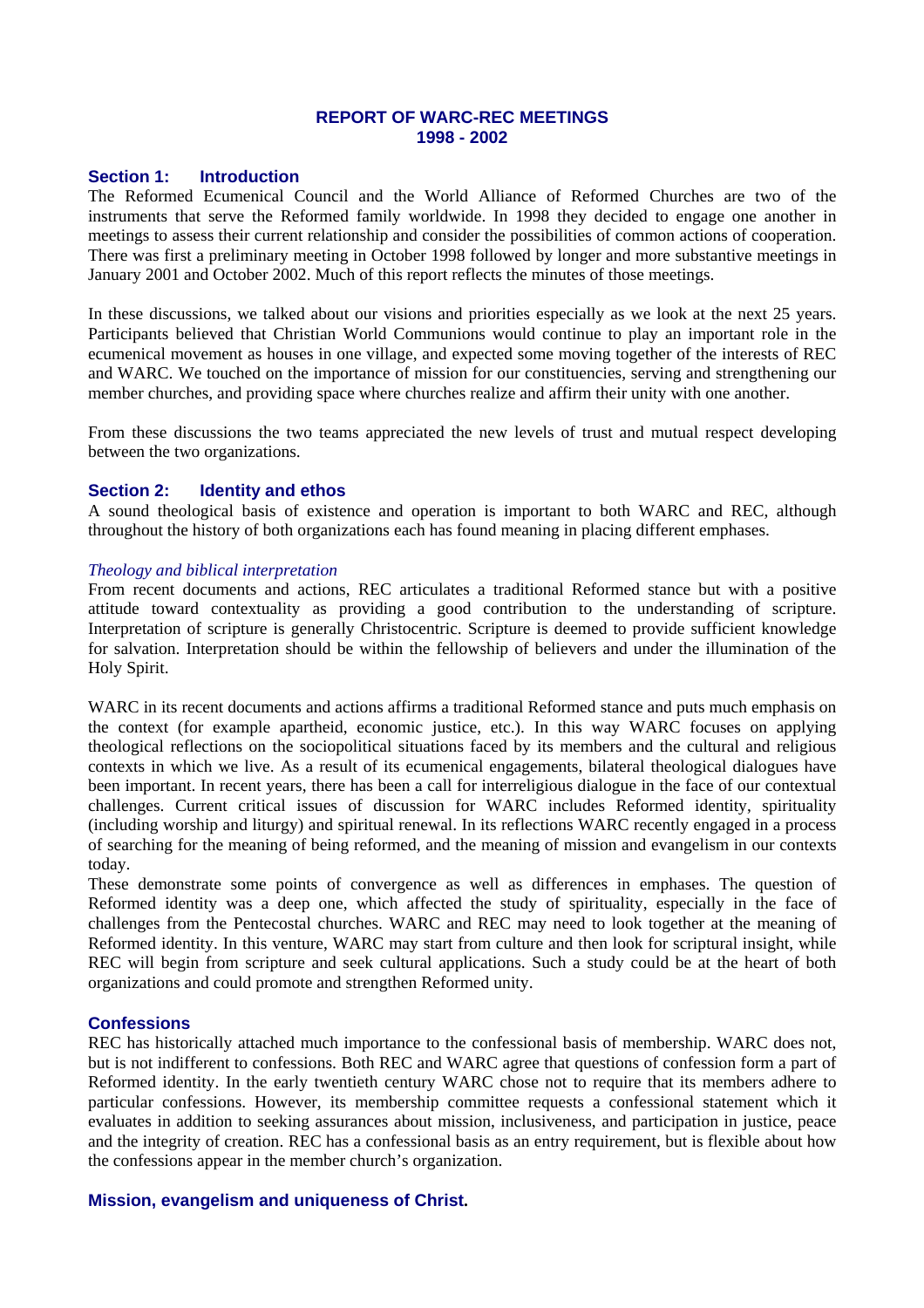REC expressed fears that WARC may be moving towards a definition of oikoumene that compromises the uniqueness of Christ. The WARC delegations indicated that this question has not been officially addressed and noted that there is a wide variety of positions in the membership of WARC. There are many whose view of the uniqueness of Christ is close to that of REC, and there are others whose positions are different and may even be viewed as syncretistic. While WARC has a common firm basis in the Reformed tradition, it makes room for such diversity. It was also noted that some within the REC constituency view WARC as too close to the World Council of Churches.

# **Section 3: Converging interests in programmes**

- 1. There are possibilities of engaging in some bilateral dialogues together. REC has started to participate in the WARC-Pentecostal dialogue and is interested in continuing. REC also expressed interest in the WARC-Roman Catholic dialogue. In both of these, it is recommended that REC's representative becomes a full participant and not an observer.
- 2. REC expressed interest in WARC's covenanting process on economic justice and ecological degradation, and hopes to participate in some way.
- 3. Youth work. While WARC emphasizes youth empowerment and REC emphasises leadership development and renewal, it is felt that this is an area in which both WARC and REC can develop close collaboration, especially now that WARC has a Youth officer.
- 4. Partnership of Women and Men.WARC has done some major work in gender awareness and leadership development that includes promoting women's ordination and pointing to more just and inclusive gender roles and decision-making processes. REC has generally respected the views of its members on these questions. WARC invited REC to encourage its members to join their gender workshops.
- 5. Theological Education.WARC staff explained their scholarship programme -a programme of endorsement -which tries to move the member churches to a conscientious selection programme for future leaders. REC explained its leadership development agenda, and the hope for more collaborative work in theological education. REC also has the library and textbook programme. This programme serves to develop library and educational resources for the newer and smaller seminaries and Bible schools affiliated with their member churches.
- 6. Mission in Unity.This is the joint programme sponsored by WARC and the John Knox International Reformed Centre. Given its focus on stimulating mission and fostering the engagement in such mission in a coherent, united manner, REC has expressed interest in working together in this area. This may include having REC represented on the steering committee of the project.
- 7. Countries going through difficult circumstances engage the attention of both WARC and REC. In recent years Indonesia has been one such country.
- 8. Though approached from different perspectives, both REC and WARC have some interests in addressing religious pluralism. REC shows continuing concern with religious pluralism, including the question of dialogue and witness, and with theologies of race and ethnicity. WARC is developing an interfaith approach to addressing some common life issues that affect many in communities all over the world.
- 9. Assembly/general council. There is interest in attending one another's assemblies.
- 10. In all these, WARC and REC need to consider inviting each other to their different meetings.

# **Common member churches' points of view**

In 2002, REC and WARC sent a joint letter to their common member churches asking them to respond to two questions:

Why did you join both organizations?

What current value do you perceive for your church in each organization?

Based on the responses received and the team's general knowledge of their member in common two conclusions were drawn from the responses:

- 1. Each member church has needs they feel both organizations are meeting.
	- a) Closer fellowship in the smaller REC and yet belonging to a bigger expression of the Reformed family in WARC.
	- b) Ability to operate from a confessional base in REC and thus engage in intensive theological discussions on a common base.
	- c) Ability to apply Reformed faith to some broader cultural, social, political issues through WARC which is inclusive of a wide scope of the Reformed family.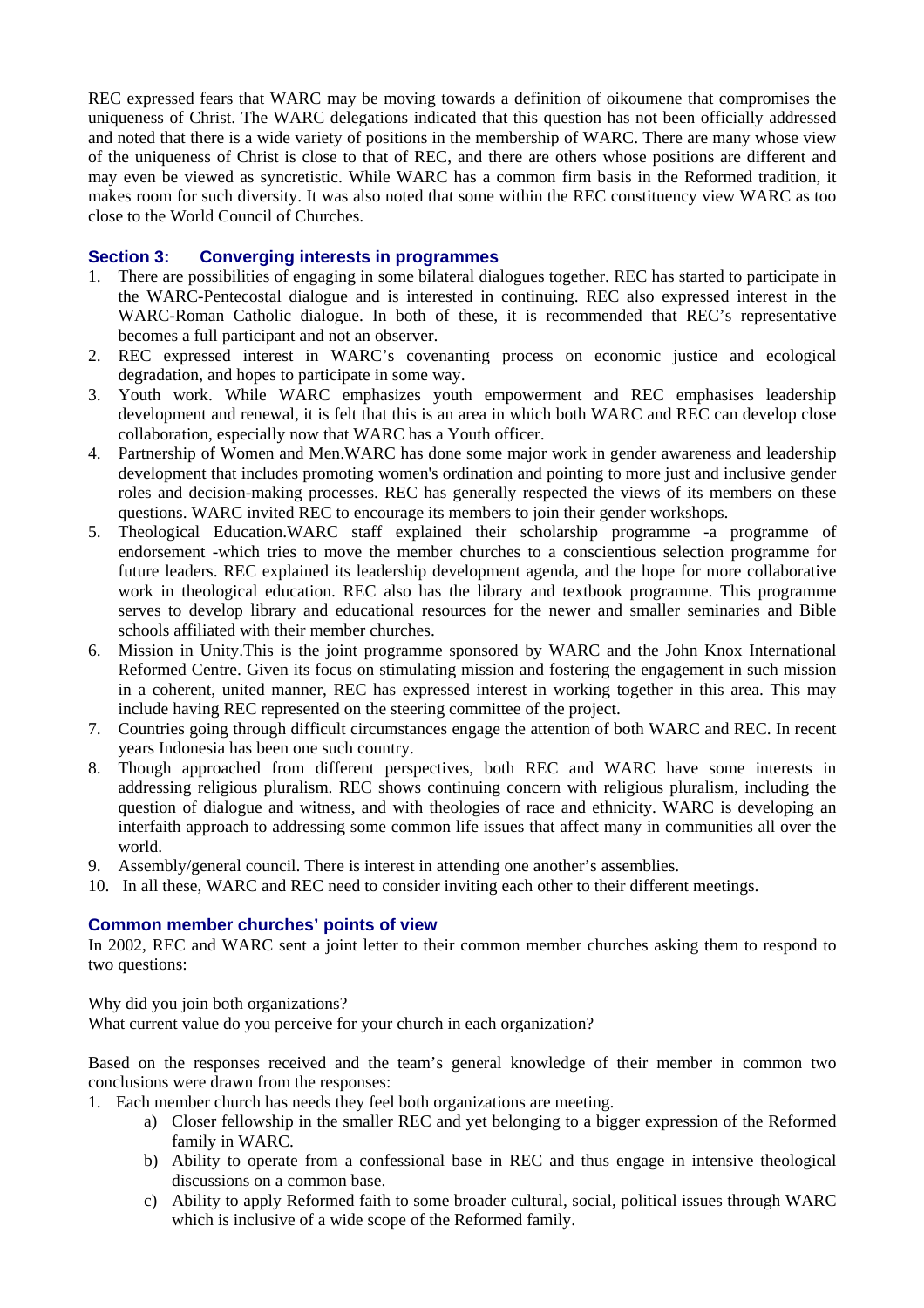2. Belonging to both organizations gives access to a wider scope of resources

We also heard a hope that REC and WARC would work cooperatively and possibly even merge in a way that would preserve the strengths of each organization.

# **Section 5: Recommendations:**

From our discussions, the responses from churches and the informal conversations with many in our constituency, we came to the following recommendations:

- 1. That both organizations affirm the following conclusions as a result of this process:
	- a) We should continue our conversations, though a merger is not on the horizon.
	- b) We have to work in closer cooperation for the benefit of WARC and REC constituencies, and in order to meet the needs of our member churches more efficiently.
- 2. That given the challenges facing the world today, WARC and REC engage in studies together. These studies can consist of each organization identifying individual theologians and experts in other related fields and have them engage in a three-year process culminating in a written document - a resource to our member churches. The first studies can be on:
	- a) Church and state
	- b) Religious pluralism
- 3. WARC appreciated the fact that REC graciously moved its general assembly dates to 2005 in respect of the dates for WARC's general council. In view of closer relationships:
	- a) We recommend that for WARC's general council of 2004, REC sends a team (including its general secretary), and that for the REC general Assembly of 2005, WARC sends a team (including its general secretary).
	- b) In connection with the general council/assembly, there is a separate recommendation on a sixmember joint steward team (see 4d below).
	- c) Since the general assembly of REC will take place in Europe, there is a need for close cooperation with WARC's European Area committee to facilitate the understanding of the Reformed scene in Europe. We recommend that REC invite some officers of the European Area council of WARC to the 2004 REC executive committee in the Netherlands.
	- d) We recommend that WARC invite member churches of REC which are non-members of WARC to the 24th general council as observers.
- 4. From the 1998 meeting it was clear that one area in which WARC and REC can cooperate is in connection with Youth concerns. While REC emphasizes nurture and leadership development, and WARC emphasizes empowerment, we detect a common vision and potential for working together in equipping young people for active participation in our churches and ecumenical organizations. We therefore suggest:
	- a) the development of closer relationship between staff in the area of Youth
	- b) that REC and WARC have representatives in each other's youth gatherings
	- c) that both organizations develop together strategies for the greater participation of young people in the life of the church (e.g. in Europe where youth seem to be fading away in many Reformed churches)
	- d) that REC sponsor three young persons to serve as stewards in the 24th \*general council in Accra, and WARC sponsor three of their Accra stewards to serve as stewards in the 15th general assembly of REC in the Netherlands. These six should see themselves as a special project team for both gatherings.
	- e) that where possible WARC's Youth office send representatives to the review and renew consultations of REC.
- 5. The work that WARC has done in gender justice was discussed. We therefore request that WARC share its gender awareness and leadership development manual with REC once it is published, and that REC considers discussing its use in its upcoming assembly.
- 6. That at the WARC general council meeting in Accra the WARC and REC teams convene a meeting of the common member churches to discuss the value of belonging to both organizations, this report and other related matters.